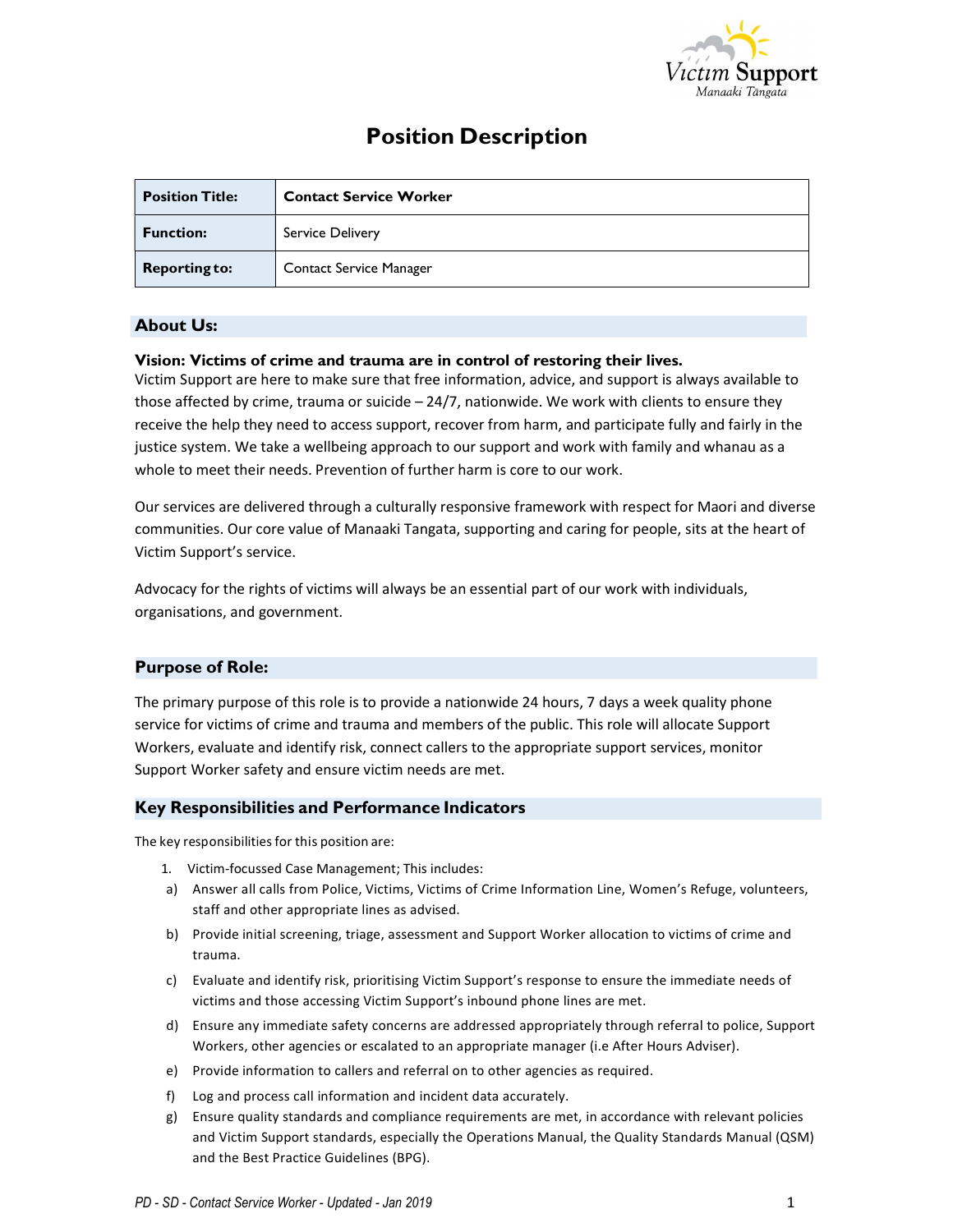

- h) Ensure cultural appropriateness of information provided and actions taken.
- i) Responding to calls in an empathetic manner, applying sound judgement to ensure we meet the needs of our clients.
- j) Respond to contacts from Police, other agencies and internal stakeholders in a timely, positive manner ensuring service guidelines are being met.
- k) Participate in new initiatives as required (e.g. the Women's Refuge phone line), providing feedback and alerting the Contact Service Manager and/or Team Leader to any issues in a timely manner. New initiatives will be introduced with consultation and opportunities to provide feedback and identify changes / improvements.
- l) Updating database information as required.
- 2. Support Worker Management. This includes:
- a) Work as part of a team with Area Managers, Service Coordinator/s, Support Workers and Service Specialists.
- b) Allocating incidents and dispatching Support Workers as required.
- c) Monitor Support Workers safety as per safety plan, ensuring Safety checks are correctly loaded, monitored and followed up on to promote Support Worker wellbeing and safety.
- d) Ensure Debriefing is offered to Support Workers on return from incidents and arranged promptly as required.
- e) Assist with Victim Assistance Scheme (VAS) activities, particularly outside of normal business hours, e.g. booking emergency accommodation, flights, etc.
- 3. Relationship Management; This includes:
- a) Establish good working relationships with Police, referral agencies, local Iwi and relevant community agencies.
- b) Have a sound knowledge of the roles of community services including Family harm and sexual violence agencies.
- c) Ensure all frontline Police are aware of what Victim Support does and the need to make referrals in accordance with the MOU between Victim Support and the Police.
- d) Alert Contact Service Manager and/or Team Leader to any issues or concerns regarding the relationship between Victim Support and other agencies, government departments or external organisations.
- 4. Other Tasks; this includes:
- a) Maintain flexibility and ongoing availability to work across a 24 hour, 7 days a week roster as scheduled by the Contact Service Manager and/or Team Leader.
- b) Ensure Contact Service Manager and/or Team Leader are notified in a timely manner of any potential leave requests and/or other issues which may affect scheduled rosters.
- c) Maintain a positive ongoing working relationship with the NZ Police throughout your employment and retain their trust and confidence at all times.
- d) Ensure discussions are held with the Contact Service Manager and/or Team Leader when Police may not be upholding victims' rights.
- e) Maintain a positive relationship with Victim Support staff and volunteers, especially local Support Workers and Service Coordinators.
- 5. Other tasks; this includes:
- a) Assist other areas with administrative tasks and projects as required.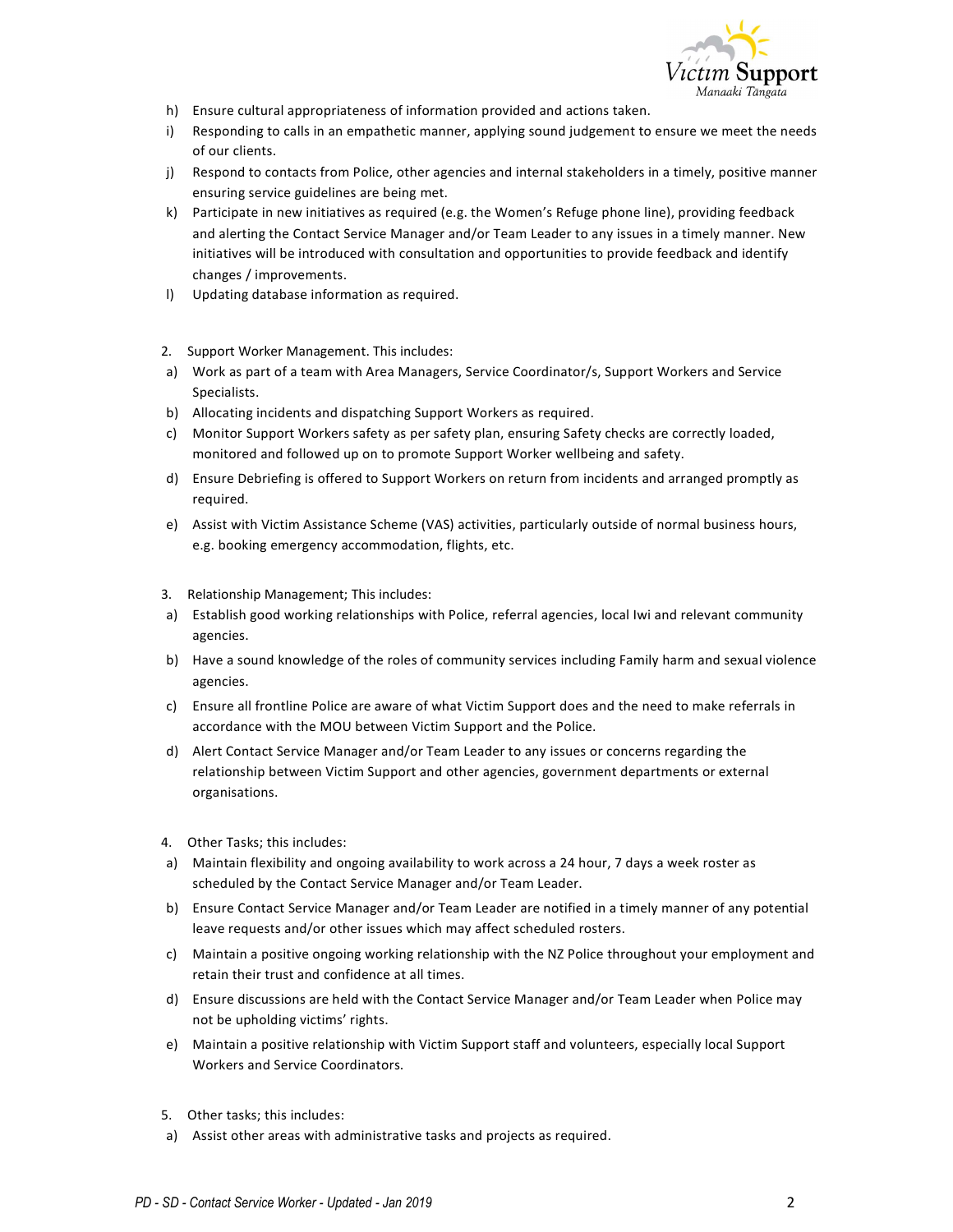

- b) Liaise and work with other community and governmental organisations about referral and service delivery issues.
- c) Take a proactive approach by participating in regular internal/external debriefing and internal/external supervision as directed by your Team Leader or Contact Service Manager.
- d) Contribute to the organisations fundraising efforts at the time of the National Lottery and other organisational projects.
- e) Maintain fitness and capacity for work by utilising Employee Assistance Programmes, external counselling and other support mechanisms as appropriate or as directed by your Contact Service Manager and/or Team Leader.
- f) Accurate, appropriate and timely entry of records in Victim Support databases and systems.
- g) Ensure privacy and confidentiality of victims, volunteers, colleagues and other stakeholders is appropriately respected and report any potential privacy issues to your Contact Service Manager and/or Team Leader.
- h) Demonstrate high standards of integrity and honesty at all times.
- i) Comply with all Victim Support policies and procedures and alert your Contact Service Manager and/or Team Leader to any potential breaches or issues.
- 6. Contributes to building of a collaborative, constructive and empathetic workplace culture.
- 7. Contributes to creating a learning and continuous improvement orientated workplace, building a highly capable, engaged and performing workforce.
- 8. Leads through demonstrating our core ethos of humanity and care across communities, living our values and respect for the diverse NZ community.
- 9. Articulates, advocates and promotes our Vision and Values to others, facilitating the understanding and engagement of our staff, volunteers and key stakeholders.
- 10. Promotes health and safety of all Victim Support staff and stakeholders and adheres to our health and safety policies and procedures, reporting all hazards, incidents and near misses appropriately and in a timely fashion.
- 11. Participates and/or leads Victim Support projects as and when required.
- 12. Undertakes additional responsibilities and activities as may be reasonably requested by your Manager.

# Key Accountabilities and Relationships

| Number of Direct Reports                         | Nil                                       |
|--------------------------------------------------|-------------------------------------------|
| Allocates tasks to staff and volunteers          | Yes – Allocates Support Workers to Cases. |
| <b>Operating Budget</b>                          | Nil                                       |
| Authorisation to hire                            | No                                        |
| Assists in staff recruitment                     | No                                        |
| Assists in staff performance development reviews | No                                        |
| Addresses staff performance issues personally    | No                                        |
| Authorisation to sign contracts                  | No                                        |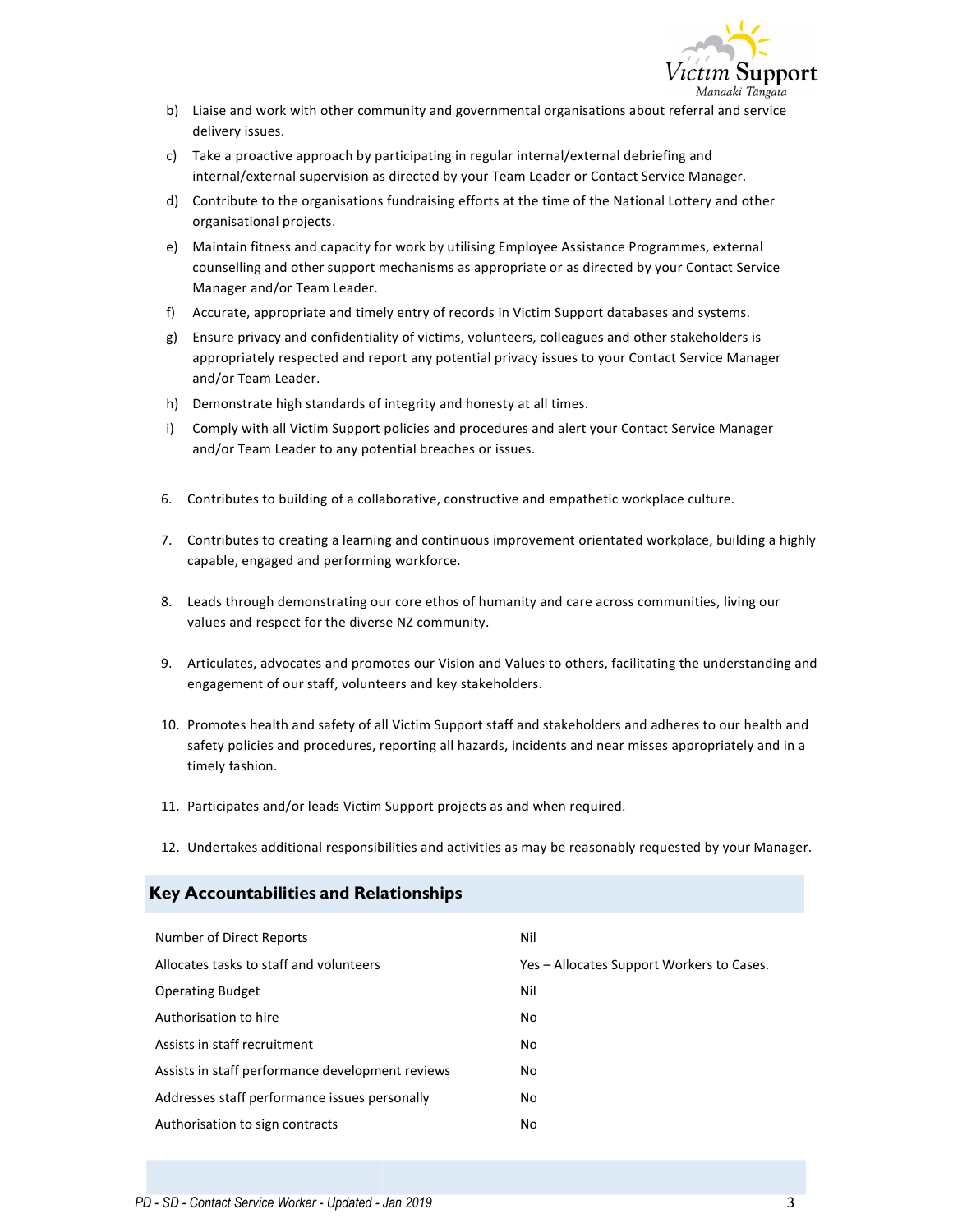

# Relationships

| Internal: | Contact Service Manager and Team Leader, Contact Service and<br>National Office employees, volunteer and staff Support Workers and<br>other Victim Support employees |
|-----------|----------------------------------------------------------------------------------------------------------------------------------------------------------------------|
| External: | Police<br>Agencies; Community and Governmental Groups, Clients and families                                                                                          |

## Person Specifications

#### Essential Skills, Knowledge and Experience

#### Values – Based Competencies

- Respectful of Diversity
- Confident
- Calm and adaptable
- Able to self-manage
- Reflective and Self Aware
- Open to Learning
- Emotionally Intelligent / Emotionally mature in outlook and behaviour
- Clear Communicator
- Objective Evaluator
- **•** Trustworthy
- Non-judgmental
- Organised and capable of managing competing priorities
- Resilient
- Empathetic
- Have an understanding of the impact of crime and trauma on victims
- Supportive and with a team focus

#### Role Specific Competencies

The ideal appointee should be able to demonstrate their ability to:

- Listen and be adaptable.
- Deal sensitively with challenging and emotionally charged situations, demonstrate empathy and control own emotions.
- Use sound judgment and escalate issues where appropriate.
- Welcome diversity and have worked across many social, cultural and ethnic landscapes.
- Demonstrate an excellent phone manner.
- Model desirable organisation traits and motivate others to do the same.
- Support organisational vision and values (Victims' Rights, Manaaki Tangata, volunteering, advocacy).
- Display Problem solving and communication skills.
- Identify strategies to self-manage emotions from difficult and stressful situations.
- Deal with difficult and complex situations.
- Maintain a clean criminal record and a positive working relationship with the police and other agencies.
- Effectively manage high call volumes and meet service level agreements.
- Use a range of Microsoft applications including excel, word, email, internet and database.
- Use a Systematic approach to managing work and maintaining accurate records and information.
- Work within procedures and guidelines with minimal supervision.
- Maintain high standards of safety and best practice.